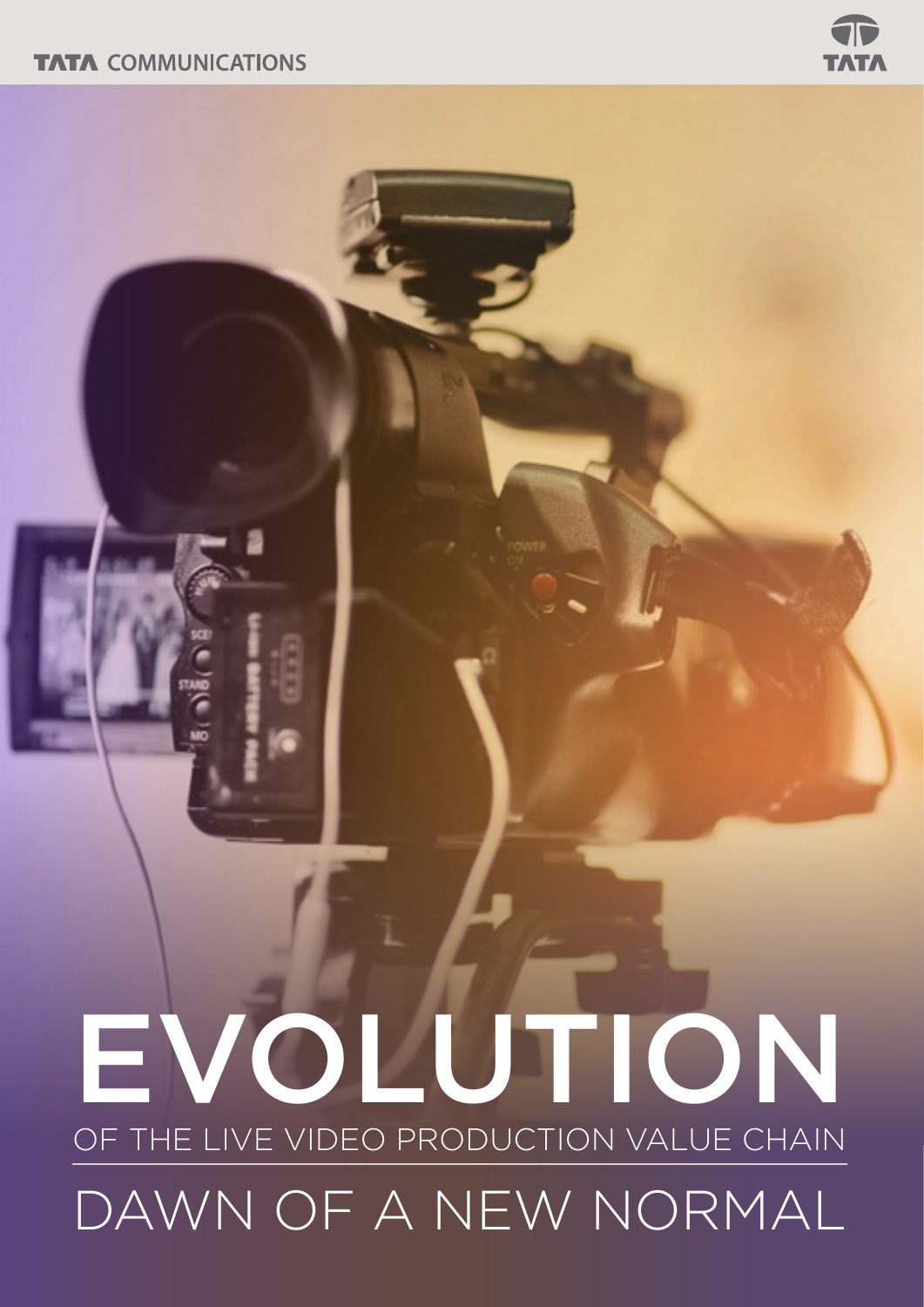## **The Rise** and Commoditization of Live Production Technology

2

In the last decade alone, live video experience has made huge strides with the introduction of ultra-high definition (UHD) TV in 2012 and its subsequent progress to 8K. Apart from the proliferation of camera technology, advancements in digital video imaging have had a major role to play in the evolution of video capture resolutions. With UHD content fast becoming a mainstay among consumers, broadcasters and production houses are looking to enhance other critical aspects of the live video streaming experience such as greater dynamic ranges, broader color gamut, and faster picture capture rates.

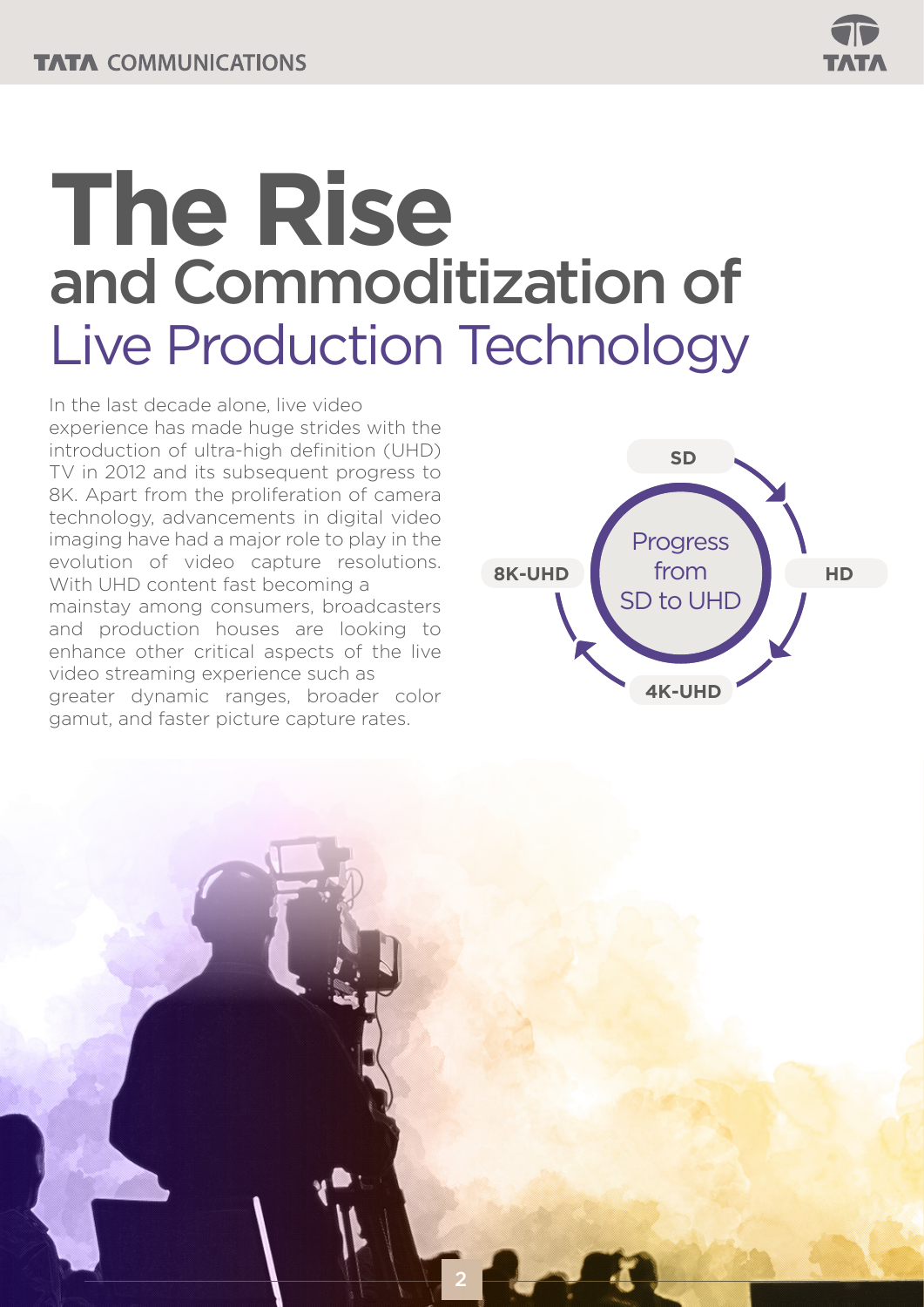

Content creators are even taking live video broadcasting a step beyond the resolution race and introducing experiences like extended reality and live 360-degree capture.

As viewership preferences tend towards advanced live video streaming experiences, the UHD TV display market is expected to grow at a CAGR of 21.1% to reach over USD 380 billion by 2025.<sup>1</sup>

Asset-light, virtualized production through SaaS-based tools, editorial solutions, and workflow automation and orchestration have also played a significant role in enhancing live video production capabilities. There have been several real-world instances where various components of a production workflow, such as ingestion, encoding, and format-conversion have been orchestrated through cloud-based production-as-a-service frameworks. This has helped democratize the sports broadcasting indusrty. Cloud-based frameworks are being leveraged by tier-1 and tier-2 sporting leagues to reach a global audience.

Traditional production and distribution of sporting events require executing sizeable broadcasting operation which can prove to be a commercial overkill for tier-1 and tier-2 sporting events.

This shows how cloud-based production and automation has become a critical factor in the democratization of sports broadcasting.

Moreover, broadcasters have been steadily moving towards more flexible and scalable post-production frameworks such as customized cloud-based multi-user collaborative workflows, live cloud-based editing, and live publishing to social media. This transition has been fueled by the commoditization and ease-of-availability of automation and orchestration technology like Open Networking Automation Platform (ONAP).

At the distribution end of the value chain, hybrid delivery mechanisms such as a combination of IP- and fiber-based distribution have grown in popularity, as a result of many countries allocating C-band spectrum in favor of accelerating 5G adoption. Playout automation, multiplatform distribution, and the rise of over-the-top (OTT) live streaming services like Netflix, Amazon, and Disney+ have been definitive factors in driving these trends.<sup>2</sup>

Here again, consumer habits have played a role in the emergence of modern distribution models. Besides the rising demand for OTT streaming experiences, there has been a growth in demand for tier-2 and tier-3 sporting events. The live sports on-air vacuum had accelerated consumer preferences for streaming, with the new stay-at-home society accessing more streamed content than ever. As a result, the live video streaming (LVS) platform market is witnessing a growth spurt. The estimated global LVS market size is expected to grow at a CAGR of 22.8% reaching USD 22.09 billion in valuation by 2022.<sup>3</sup>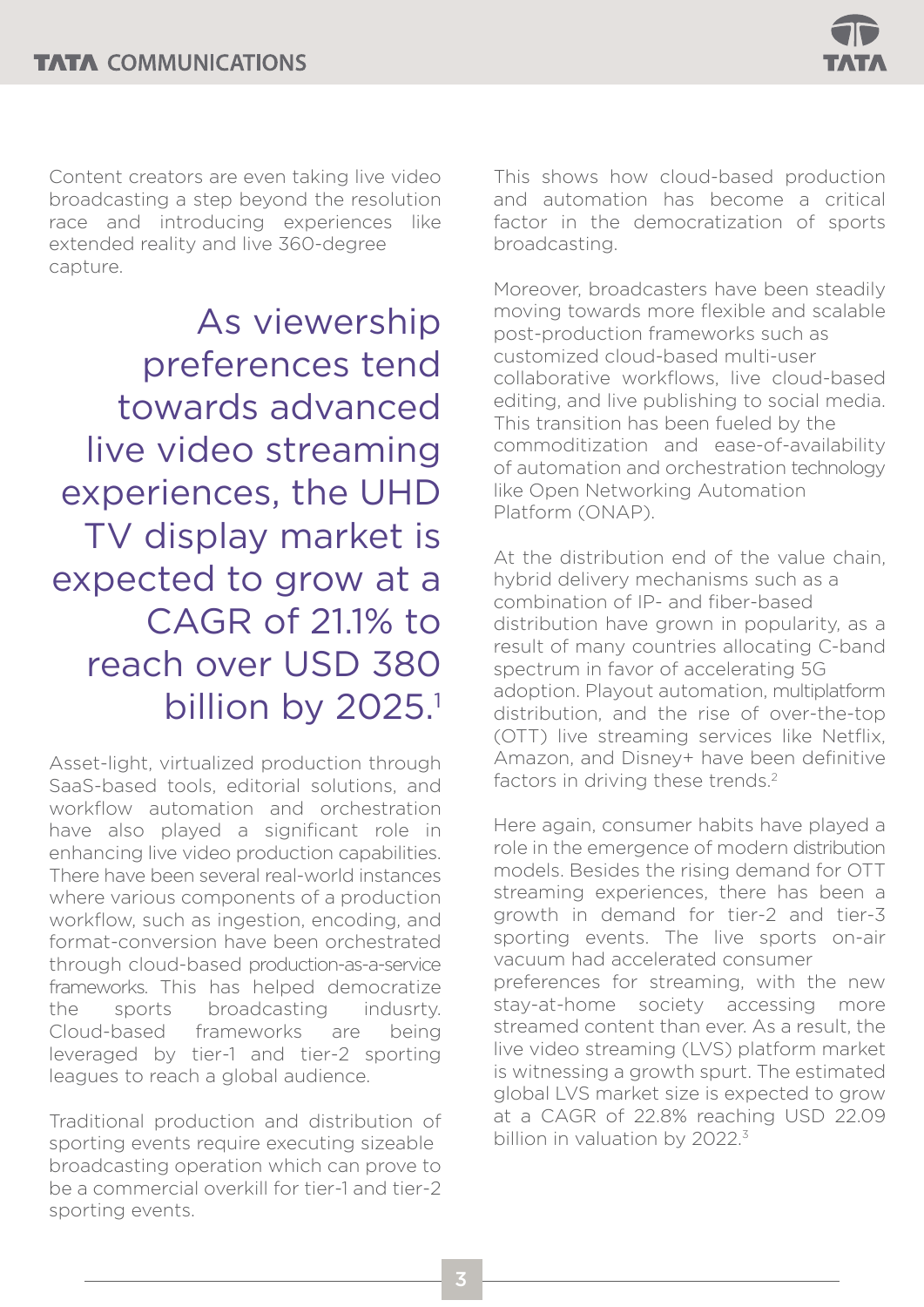

## **The Changing Face** of the Production Industry: A New Normal

Like most other sectors, the media and production industry suffered a severe operational and economic blow with the COVID-19 outbreak. However, it is also one of the few sectors that has witnessed a sudden massive growth in consumption during the pandemic. With a captive audience of stay-at-home consumers, media usage has expectedly witnessed an immense growth rate during the pandemic.<sup>4</sup>

In order to deal with this new status quo and maintain business continuity, broadcaster and production companies are transitioning towards remote production models that are less resource intensive. This trend has, in turn, fast-tracked the widespread adoption of technology that was charted for popularization in the next few years.

The shift is expected to have long-term impacts that will extend to a post-COVID-19 world. With the pandemic restricting the movement of personnel and equipment, it could prove to be the gateway towards the development of cleaner, more efficient, and sustainable production and delivery models of live content.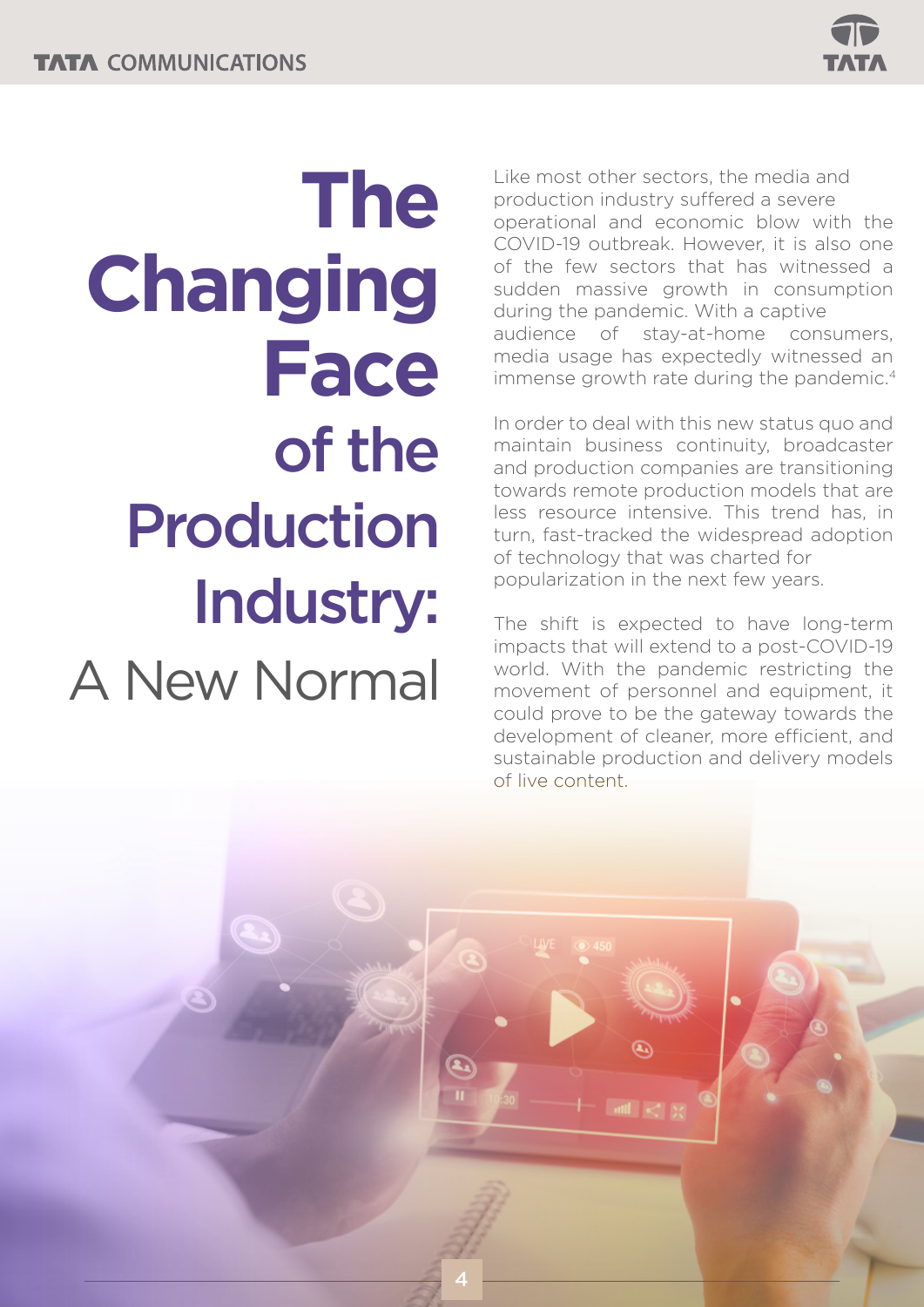

## **The Rise of** Remote Production

One of the most promising long-term impacts of the pandemic on the media and broadcasting industry has been the widespread adoption of remote production, also referred to as at-home production or REMI (remote integration). This revolutionary concept leverages technology to decouple large parts of the outside broadcasting (OB) model and re-edit or mix feeds at a location away from the site. It has been executed before for Tier 1 sporting events, with one of the earliest examples being the 2014 FIFA World Cup held in Brazil.5

The rise of remote production has been a direct result of a growing need for content owners to produce tier-1 and tier-2 content, while simultaneously improving operational margins and digital user lifetime engagement rates. Traditional live production workflows are often not capable of facilitating these goals. Their dependency on legacy OB vans and technical personnel combined with a high set-up configuration cost makes it an expensive affair.

Transportation of equipment and production crew across locations further increases the overhead expenses and logistical complexity of traditional production processes. Besides being a cost intensive approach, traditional live production also requires dedicated deployment of skilled resources at any given location. This imposes a geographical restriction on the number of events that a dedicated crew can support. These factors make traditional production workflows an inefficient option to cater to the evolving needs of modern content consumerism.

This revolutionary concept leverages technology to decouple large parts of the outside broadcasting (OB) model and re-edit or mix feeds at a location away from the site.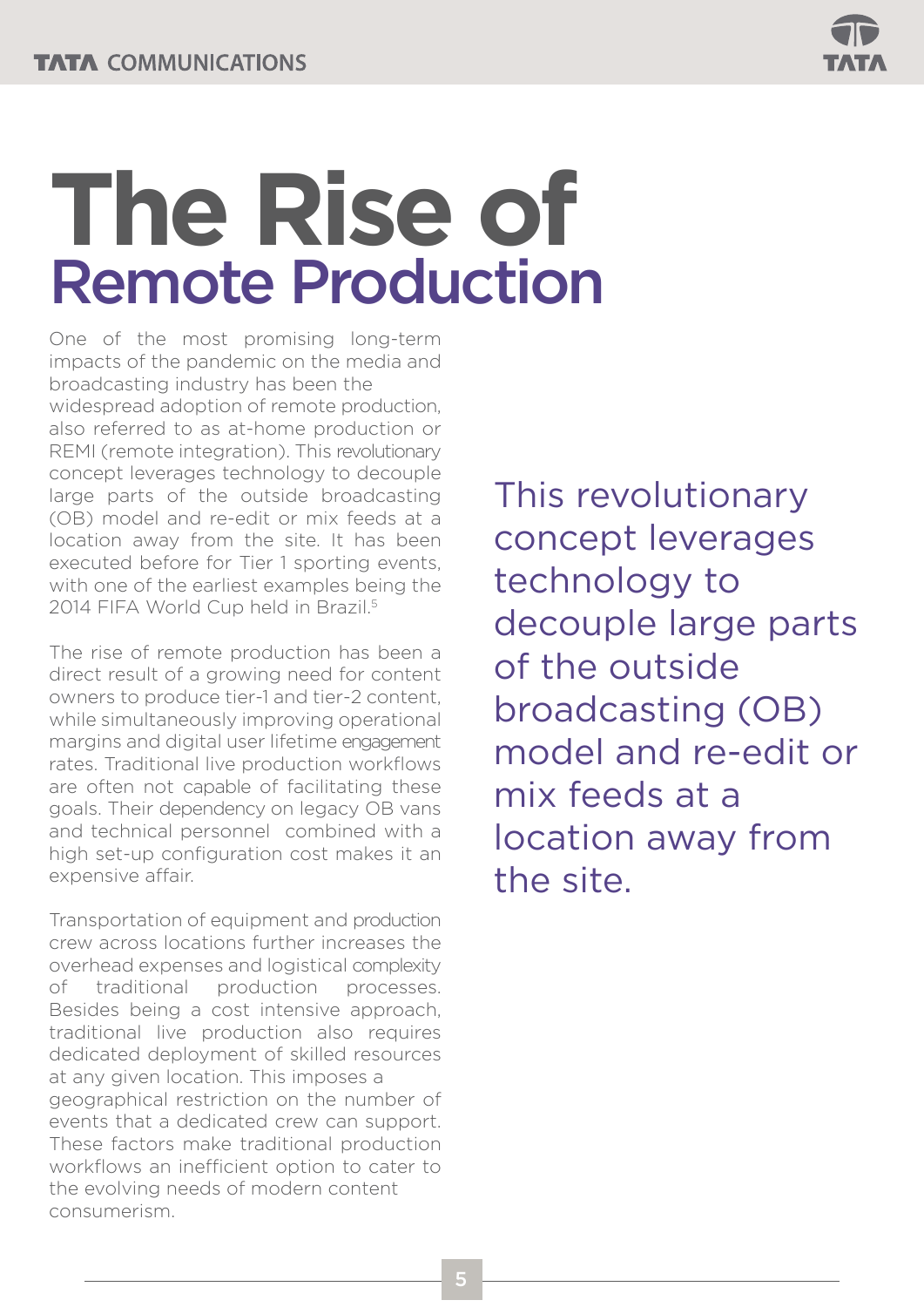

## **The Advantages of REMI**

Remote production, on the other hand, allows broadcasters to leverage a scalable and efficient live production process. REMI provides broadcasters and production crews with the potential for optimizing live production while cutting back on traveling headcount and complex equipment transport.

### Reduces the cost of production

Working on a REMI workflow does not require live content providers to have dedicated on-site technical crews, skilled production resources, and large OB vans. Instead, it only requires video capture equipment and camera crew to be present at the venue. This facilitates a significant improvement in efficient utilization of onsite production equipment and centralized production studio infrastructure.

### Allows flexibility

By reducing the number of resources required in a single venue, the central production crew creates the opportunity to cover more content from various venues. This was exhibited by a Swedish broadcasting company during the London 2012 Olympics. By utilizing a remote production workflow, they were able to deploy more reporters and camera crews to the venue. This resulted in producing nearly double the amount of content compared to previous Olympics.

### Enables the production of enriched content

By designating the central broadcast facility for production purposes, broadcasters can gain direct access to central archives and other in-house resources enabling production of richer content. Leveraging uncompressed or

lightweight compression production methodologies, REMI can help significantly improve the quality of the final production. Moreover, access to raw, unproduced content at the central studio can facilitate the efficient production and live publishing of multi-platform content creation.

### Drives corporate sustainability goals

REMI's reduced need for travel and shipping of equipment makes it more environment-friendly, reduces carbon footprint, and increases green credentials. The broadcast and media industry has been often been dubbed one of the worst when it comes to being eco-friendly. However, with remote production reducing the transport burden, the future looks sustainable. Sporting organizations, too, have expressed their commitment to reduce their carbon footprint in the near future. For instance, Formula 1 announced a sustainability plan that targets a net-zero carbon footprint by 2030.<sup>6</sup> Similarly, FIFA has announced a carbon neutral 2022 World Cup tournament and the Bundesliga club Hoffenheim has committed to go carbon neutral.<sup>7,8</sup> One of the ways FIFA plans to cut back on their carbon load is by leveraging energy-efficient equipment and offsetting emissions.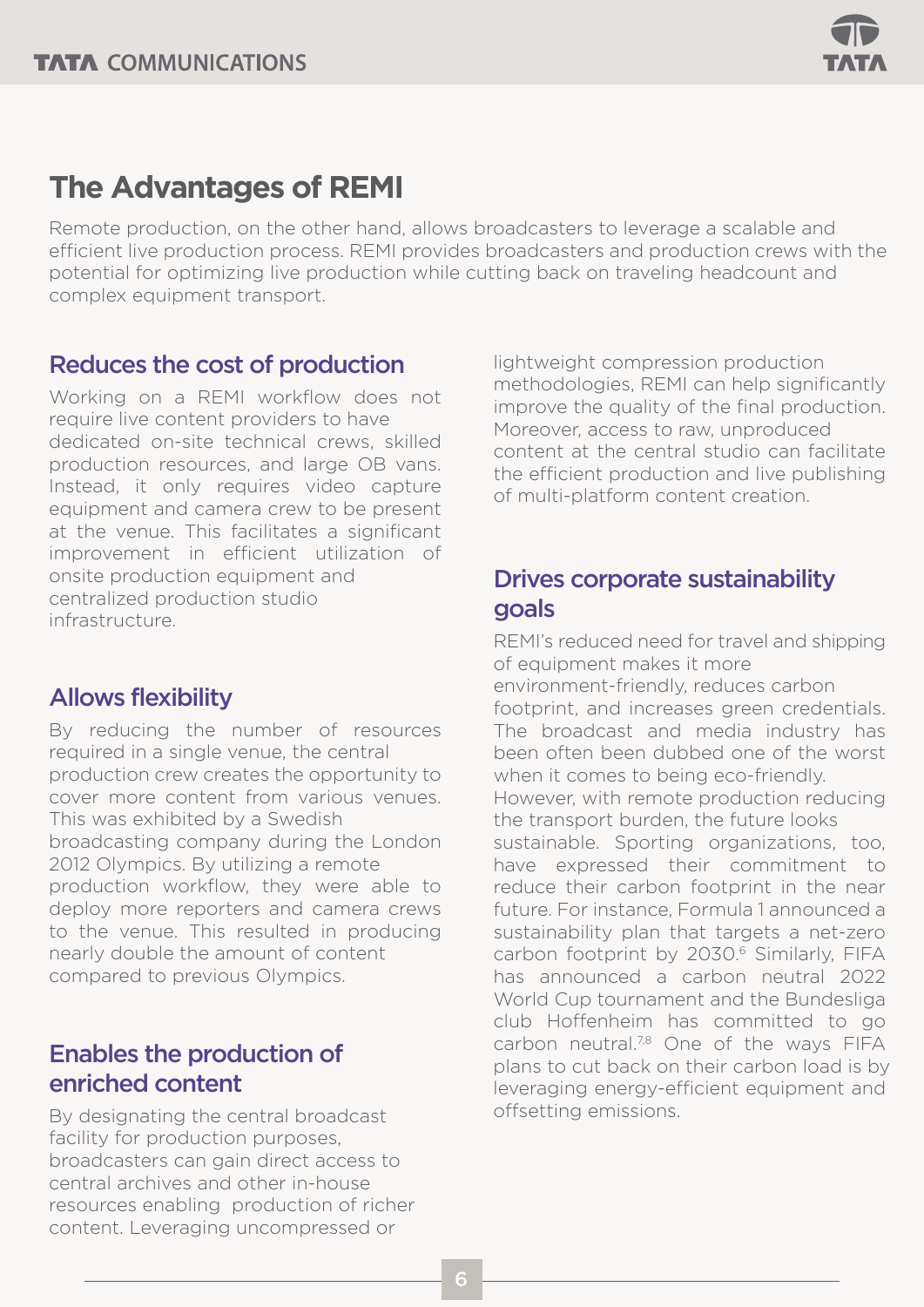

## **Use Cases:** Remote Production in Action

The London 2012 Olympics and the Brazil 2014 FIFA World Cup are only a few instances where REMI has been successfully used. Here are a few more real-world applications of remote production in the live production value chain.

#### The Indian Premier League (IPL)

Ever since its launch in 2008, the IPL has gained prominence across the cricketing community. Today, the Twenty-20 league style tournament features 60 matches played over a span of less than 50 days. The IPL's 2018 season marked the beginning of remote production for the international-scale tournament. The tight schedule between consecutive matches spread across the length and bread of the country can be a difficult challenge to overcome. However, using a remote production ecosystem, the broadcasters were able to seamlessly cover the tournament while significantly cutting down on costs.

#### **MotoGP**

The year 2018 also saw the MotoGP right holder, Dorna Sports, expand their remote production model to increase the reach of the high-octane motorsports event. Unlike cricket, the MotoGP grand prix is a much more fast-paced sport with action unravelling in the blink of an eye. Each week the track location shifts to a new country. Traditional production architecture requires the crew to dismantle and replicate the infrastructure for each race in a new location within days. By moving to a remote production framework, the sport was able to significantly cut back on the costs. In order to maintain a seamless exhilarating viewing performance, each MotoGP race leverages superfast connectivity to their central production hub in Barcelona<sup>9</sup>

### The German Bundesliga

In 2020, the German Bundesliga broadcasters, BT Sport, broadcasted a live coverage of five live concurrent games using remote production workflows. As a result, they were able to centralize their operations and limit the size of crew required for events. Today they require less than ten people in the studio without compromising on QoS.10

### The World Rally Championship (FIA WRC)

The FIA (Fédération Internationale de l' Automobile) WRC has recently announced it will be leveraging remote production workflows, based out of its compound remote production center in London. WRC race

productions involve transporting and setting up physical assets and equipment in remote race locations to cover off-road events in perilous terrains like mountains, forests, and deserts. This proves to be a logistical and financial burden for traditional production crews. By moving to a remote production workflow, broadcasters will be able to overcome this challenge and redirect the bulk of the

infrastructural requirement to the facility in London.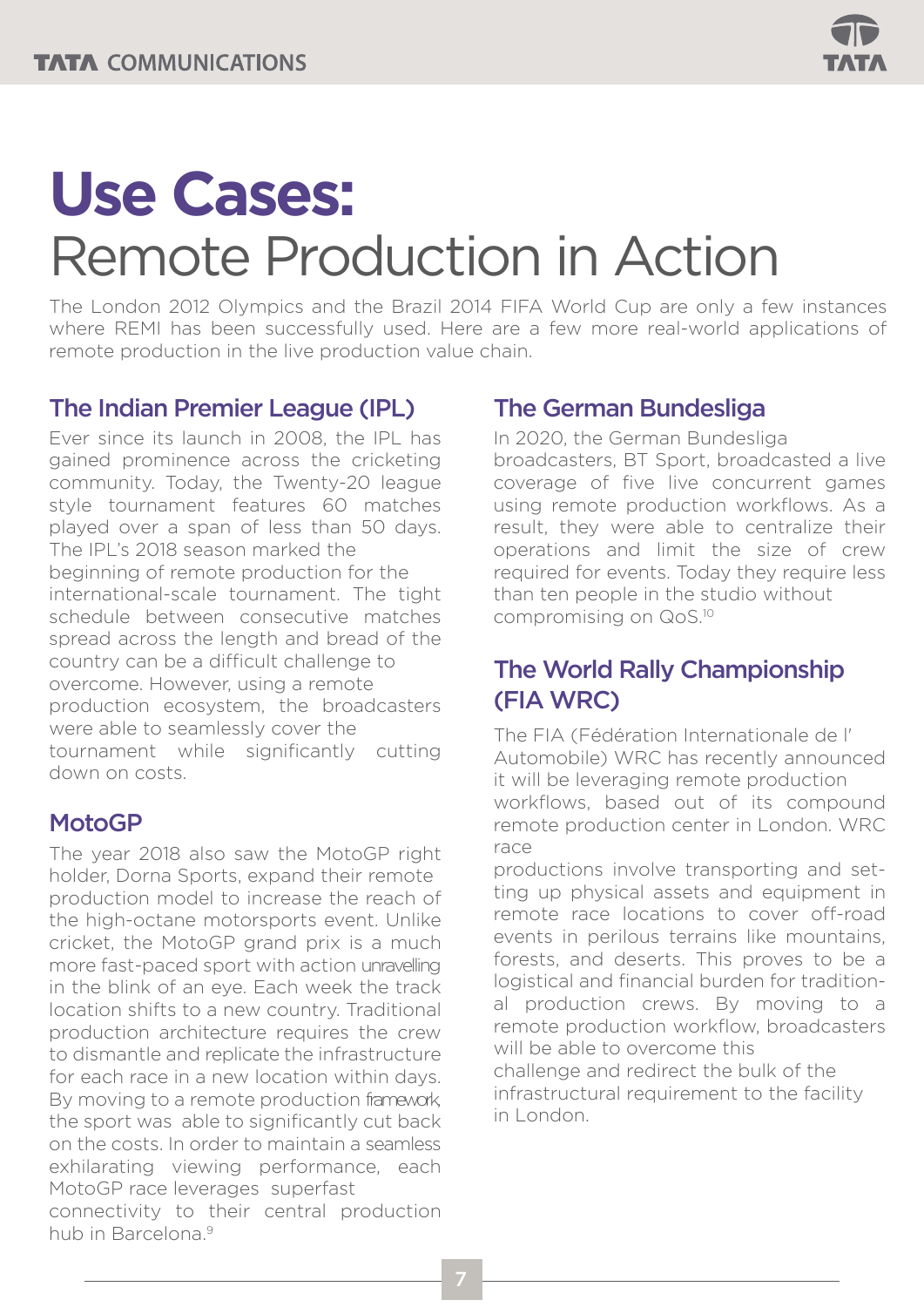

## **The Era of** Virtual Production and Cloud-based Workflows

The benefits of remote production are being crystallized considering the current confined production environment. No wonder, the adoption of remote production workflows has also increased across the sports broadcasting sector.



## Spectrum of Production Type

One of the most recent prominent applications of cloud-based production is Tokyo 2020 (now 2021) Olympic Games. As a result, broadcast engineers will have the liberty of choosing from a range of remote broadcasting services supported by the cloud to enable their activities at the venue. This allows them to bypass the cost and effort-intensive practice of building customized temporary physical production infrastructure that would eventually need to be dismantled. The cloud support not only provides broadcasters with the necessary infrastructure but also improves the production value and productivity for innovative OTT as well as linear production teams.

This is an example of how moving video editing and distribution workflows to the cloud can help broadcasters significantly lower the costs of developing high-quality video content.

#### Other advantages of cloud-based virtual production are:

- Asset-light tools and techniques
- Reduced CAPEX
- Faster production turnarounds
- Regional, demographic, and device-specific customizations of feed
- Reduced carbon footprint
- Geo-agnostic access to talent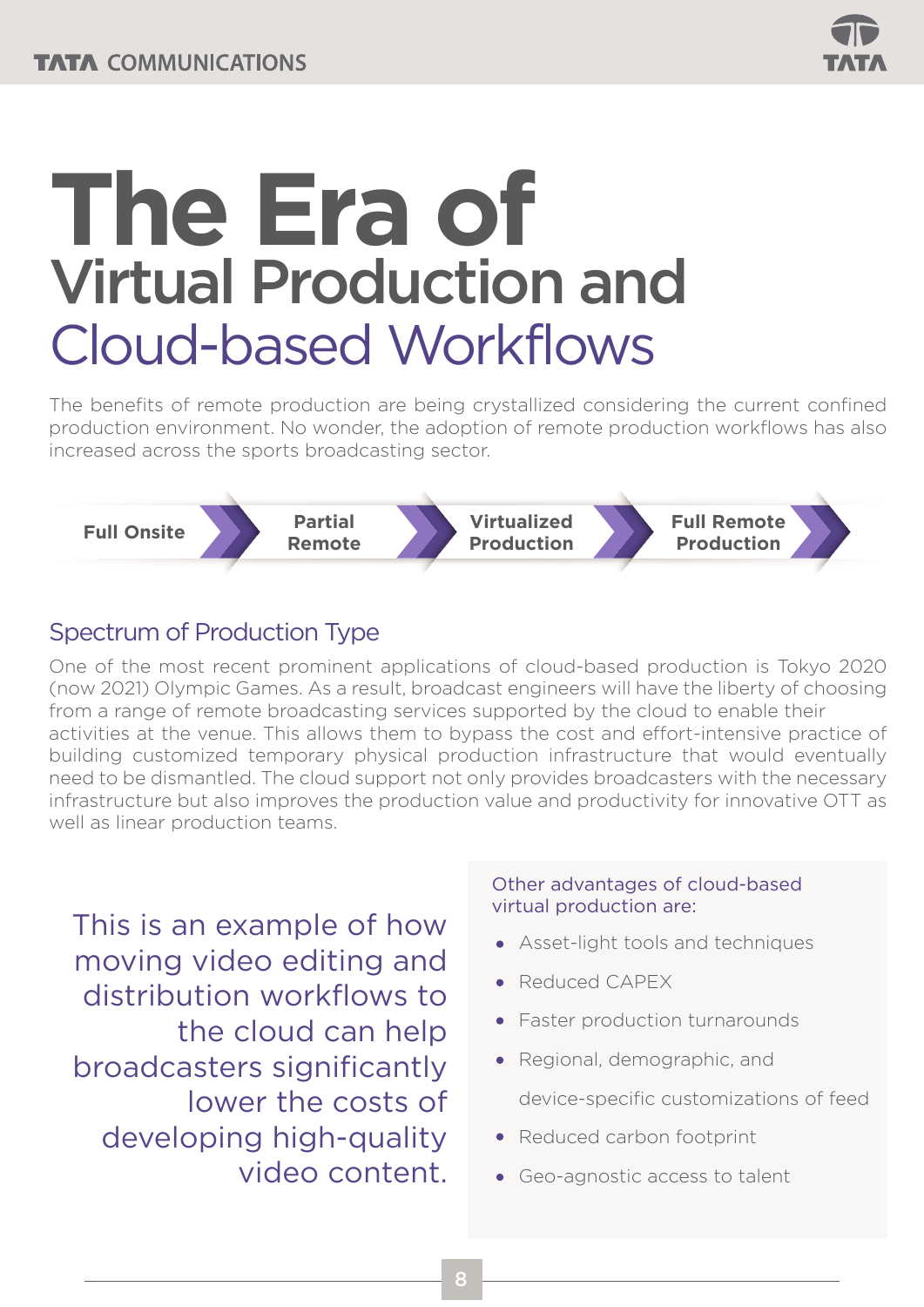

## **Transitioning to a**  REMI Production Environment

Remote production is not a new concept. But its widespread implementation is still at a nascent stage, with most content owners only opting for REMI production environment solutions for large-scale live events such as the FIFA World Cup, Formula 1, Olympics, and Bundesliga. The current trend within the live video production sector demonstrates an inclination for a hybrid model approach that operates on a mix of on-site and remote production workflows.



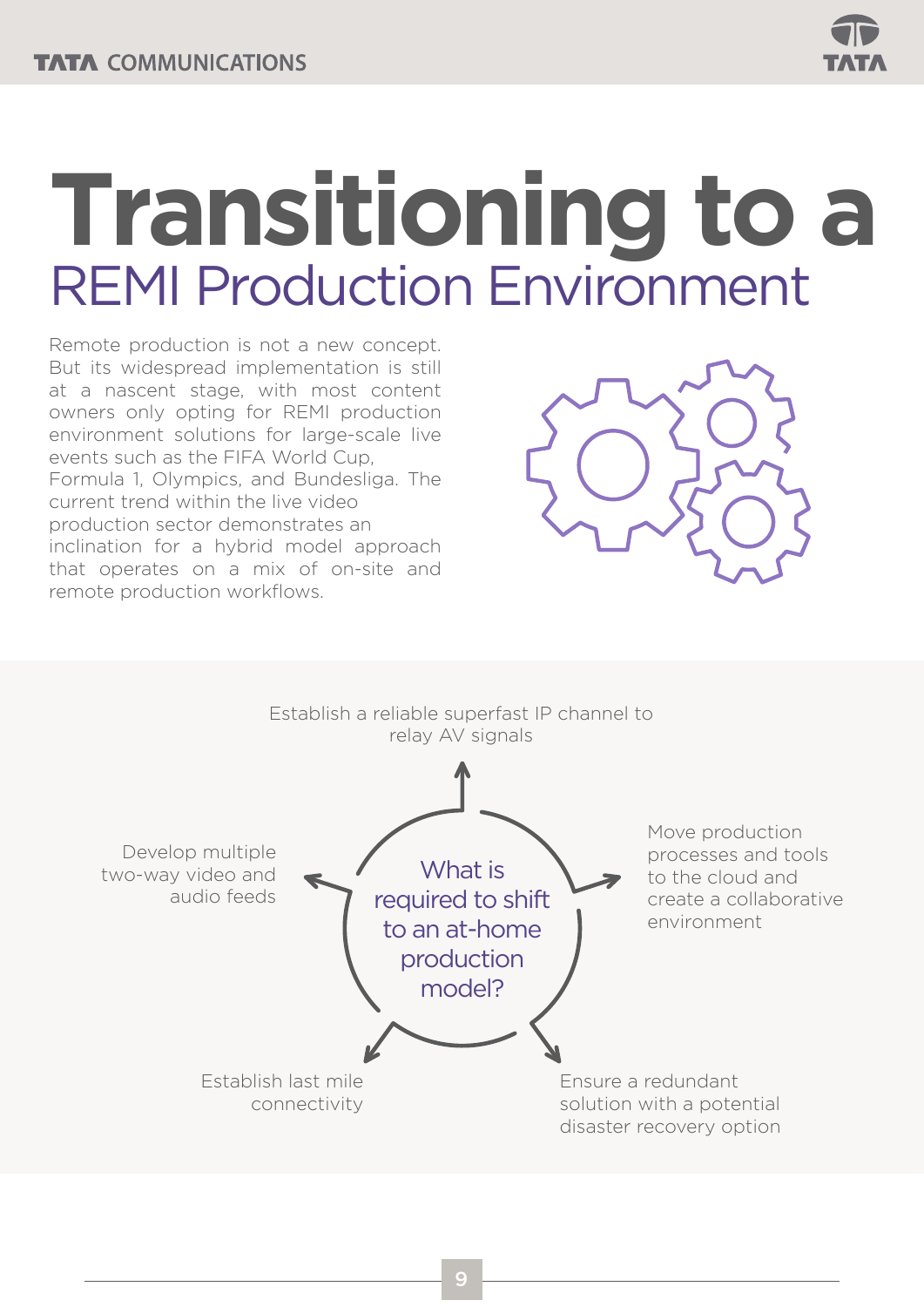

The efforts to make a complete shift from on-site to remote production have been progressively explored during the past few years. The two most discernible stages of transitioning from a completely on-site production to a completely remote production model are outside broadcast (OB) vans and Portable broadcasting units (PBUs). While OB vans are an iconic feature of live production, they're still subject to some of the restrictions of an on-site production workflow such as the deployment of skilled production personnel to a specific location. PBUs, on the other hand, are an upgrade from the OB van architecture of remote live production. In contrast to OB vans, PBUs rely exclusively on fiber-based transmission. This eliminates the restrictions of satellite bandwidth and allows higher quality and quantity of data and AV feeds to be sent in real-time to a centralized production facility. However, fiber-based transmission also necessitates an encoding-decoding mechanism.

The two most discernible stages of transitioning from a completely on-site production to a completely remote production model are outside broadcast (OB) vans and Portable broadcasting units

Encoders receive feeds from the venue and compress them into a smaller, encrypted format to be sent over both satellite and high-speed fiber internet to the central production facility.

REMI is the future of live production workflows. However, there are several challenges that broadcasters need to overcome in order to deliver high-quality content to viewers. For instance, broadcasters need to ensure minimal end-to-end latency for live broadcasts. This delay could arise due to network delay, video processing and coding delay, and latencies stemming from production switches and video routers.

Synchronization of audio and video feeds is a critical factor in maintaining a high quality of service (QoS).

Leveraging the services of a technology partner like Tata Communications can help broadcasters overcome these challenges. Tata Communications has been at the helm of some of the most intensive remote live video production projects like MotoGP, WRC and the IPL.

Explore our work in Remote Production and Live Event Services [here.](https://www.tatacommunications.com/solutions/media-entertainment/live-event-services/remote-production/)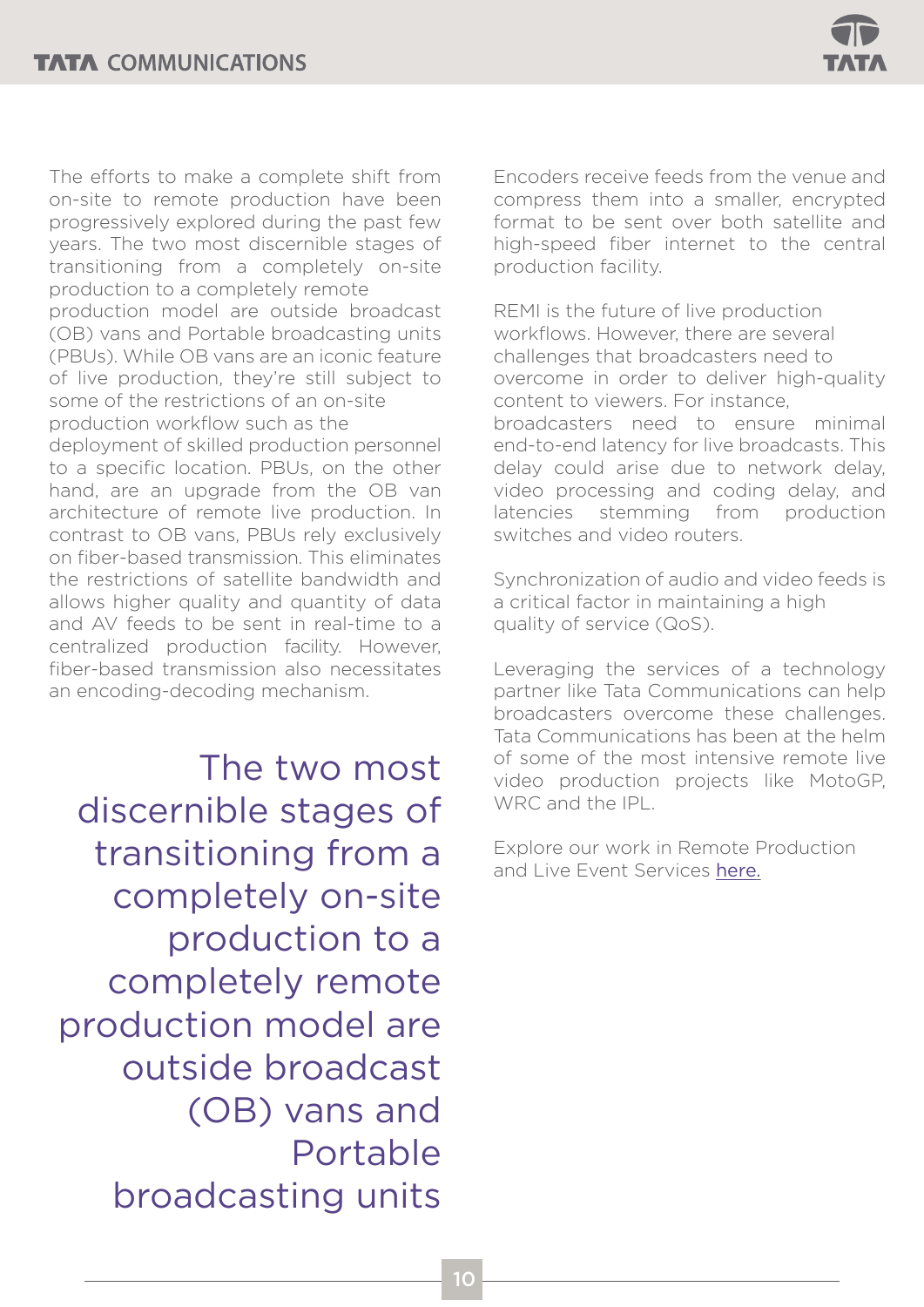

## REFERENCES

#### 1. 4K TV Market Size Worth \$380.9 Billion By 2025:

<https://www.grandviewresearch.com/press-release/global-4k-tv-market>

#### 2. The consumer shift to OTT:

<https://www.ibc.org/industry-trends/grabyo-report-the-consumer-shift-to-ott/4163.article>

#### 3. Global Live Video Streaming (LVS) Platform Market Report 2019:

[https://www.businesswire.com/news/home/20190710005631/en/Global-Live-Video-Streaming-LVS-Platform-M](https://www.businesswire.com/news/home/20190710005631/en/Global-Live-Video-Streaming-) arket

#### 4. Nielsen explains how COVID-19 could impact media usage across the US:

[https://techcrunch.com/2020/03/17/nielsen-explains-how-covid-19-could-impact-media-usage-across-the-u-s/](https://techcrunch.com/2020/03/17/nielsen-explains-how-covid-19-could-impact-media-usage-)

#### 5. Broadcasting the Global Phenomenon of 2014 FIFA World Cup Brazil:

<https://bexel.com/news/goal-broadcasting-global-phenomenon-2014-fifa-world-cup-brazil/>

#### 6. Formula 1 announces plan to be Net Zero Carbon by 2030:

https://www.formula1.com/en/latest/article.formula-1-announces-plan-to-be-net-zero-carbon-by-2030.5IaX2AZ [Hyy7jqxl6wra6CZ.html#:~:text=Formula%201%20has%20today%20announced,the%20operations%20as%20a%2](https://www.formula1.com/en/latest/article.formula-1-announces-plan-to-be-net-zero-carbon-by-) 0sport.

#### 7. FIFA commits to carbon-neutral 2022 football World Cup:

[https://www.euractiv.com/section/health-consumers/news/fifa-commits-to-carbon-neutral-2022-football-world](https://www.euractiv.com/section/health-consumers/news/fifa-commits-to-carbon-neutral-2022-) -cup/

#### 8. Hoffenheim announce plans to go carbon neutral:

[https://www.bundesliga.com/en/bundesliga/news/hoffenheim-announce-plans-to-go-carbon-neutral-wwf-6597](https://www.bundesliga.com/en/bundesliga/news/hoffenheim-announce-plans-to-go-carbon-)

#### 9. Live from Silverstone: Dorna Sports hits the track for MotoGP British Grand Prix:

[https://www.svgeurope.org/blog/headlines/live-from-silverstone-motogp-gets-its-need-for-speed-satiated-by](https://www.svgeurope.org/blog/headlines/live-from-silverstone-motogp-gets-its-need-for-speed-)dorna-and-tata-communications/

#### 10. BT Sport takes distributed remote production to new level for Bundesliga:

[https://www.svgeurope.org/blog/headlines/bt-sport-takes-distributed-remote-production-to-new-level-for-bun](https://www.svgeurope.org/blog/headlines/bt-sport-takes-distributed-remote-production-to-new-) desliga/